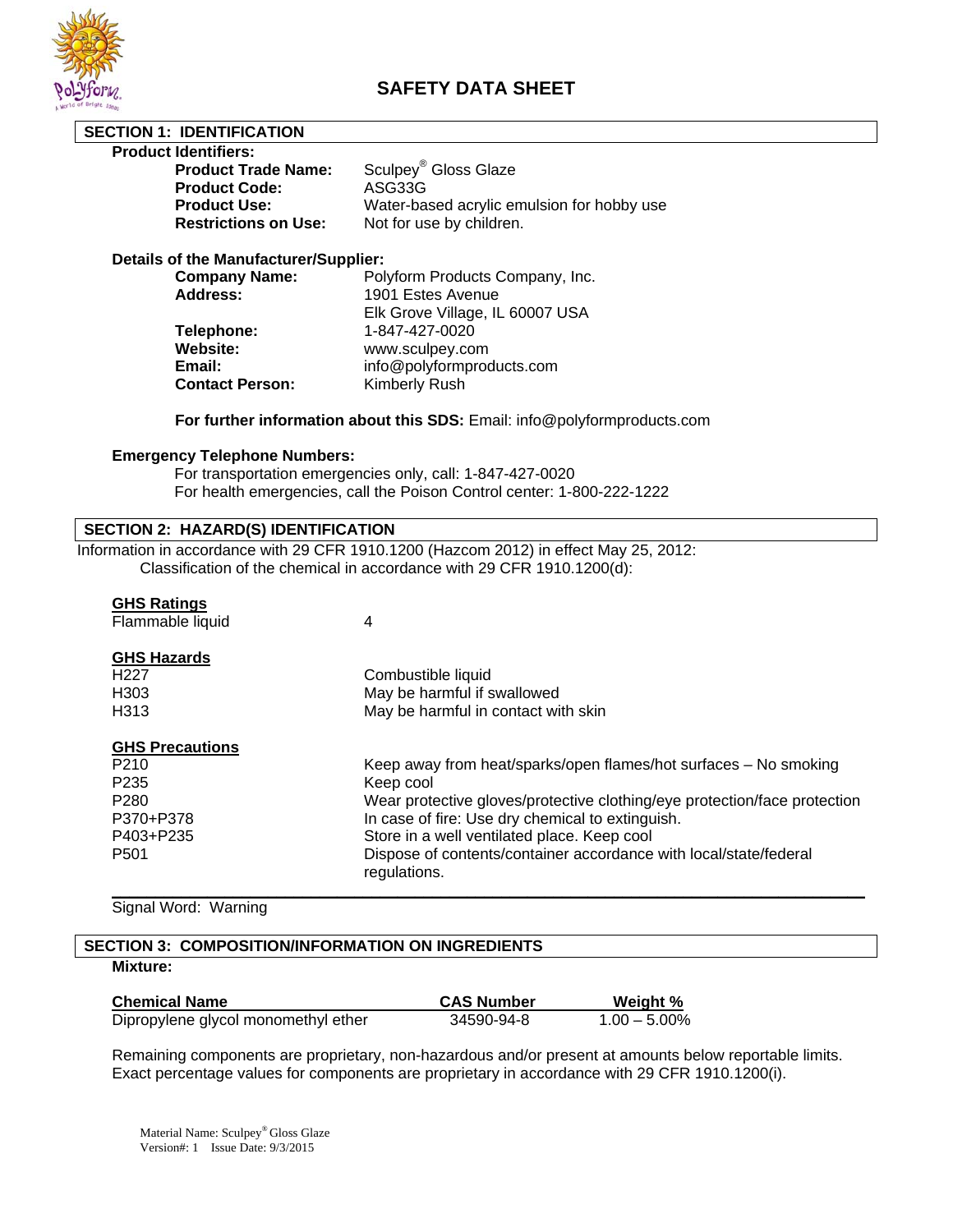#### **SECTION 4: FIRST AID MEASURES**

## **Description of First Aid Measures:**

 **General:** If irritation or other symptoms occur or persist from any route of exposure see a physician/get medical attention.

 **Eye Contact:** May cause eye irritation and/or conjunctivitis. Prolonged exposure may result in corneal burns, and/or other eye problems. If irritation occurs, move away from exposed area and flush eyes with water for 15 minutes. If irritation continues, seek medical attention.

 **Skin Contact:** May cause mild skin irritation. Harmful if absorbed through skin. Remove contaminated clothing. Flush exposed area with water and wash with soap and water. If irritation occurs, seek medical attention.

**Inhalation:** Vapors may cause irritation to nose, throat and respiratory tract. High vapor concentrations may cause central nervous system depression which can lead to dizziness, weakness, headache and unconsciousness. Move individual to fresh air. If breathing is difficult, administer oxygen and seek medical attention.

 **Ingestion:** Harmful or fatal if swallowed. Swallowing may cause abdominal irritation, gastrointestinal irritation, nausea, vomiting and diarrhea. Do not induce vomiting. If vomiting does occur, seek medical attention and contact poison control.

 **Protection of First Aid Responders:** Wear proper personal protective clothing and equipment.

**Most important symptoms and effects, both acute and delayed:** Irritation. Pre-existing skin problems may be aggravated by prolonged or repeated exposure.

**Indication of any immediate medical attention and special treatment needed, if necessary:** Treat symptomatically.

| <b>SECTION 5: FIRE-FIGHTING MEASURES</b>      |                                                                                                                                                                                                                         |  |
|-----------------------------------------------|-------------------------------------------------------------------------------------------------------------------------------------------------------------------------------------------------------------------------|--|
| <b>Suitable Extinguishing Media:</b>          | Foam, CO <sub>2</sub> , Dry Chemical                                                                                                                                                                                    |  |
| <b>Special Firefighting Procedures:</b>       | Normal fire fighting procedure may be used. Water may be used to cool<br>containers to prevent pressure build up.                                                                                                       |  |
| Unusual Fire and<br><b>Explosion Hazards:</b> | Material will not ignite or support combustion unless water has<br>evaporated. Dried solids may burn.                                                                                                                   |  |
| <b>Flash Point:</b>                           | 75°C (167°F)                                                                                                                                                                                                            |  |
| LEL:                                          | No Data                                                                                                                                                                                                                 |  |
| UEL:                                          | No Data                                                                                                                                                                                                                 |  |
|                                               |                                                                                                                                                                                                                         |  |
| <b>SECTION 6: ACCIDENTAL RELEASE MEASURES</b> |                                                                                                                                                                                                                         |  |
| <b>Steps Taken:</b>                           | Dike areas with sand and absorb with an absorbent material.                                                                                                                                                             |  |
| <b>Special Precautions:</b>                   | Protect from freezing, keep containers closed and stored in a covered<br>area. Do not smoke or eat in work area. Keep away from children.                                                                               |  |
| <b>SECTION 7: HANDLING AND STORAGE</b>        |                                                                                                                                                                                                                         |  |
| <b>Precautions for Safe Handling:</b>         | Good industrial hygiene requires that exposure be maintained below the<br>TLV. This is preferably achieved through using the product under well-<br>ventilated conditions. Wash thoroughly after handling this product. |  |

Material Name: Sculpey® Gloss Glaze Version#: 1 Issue Date: 9/3/2015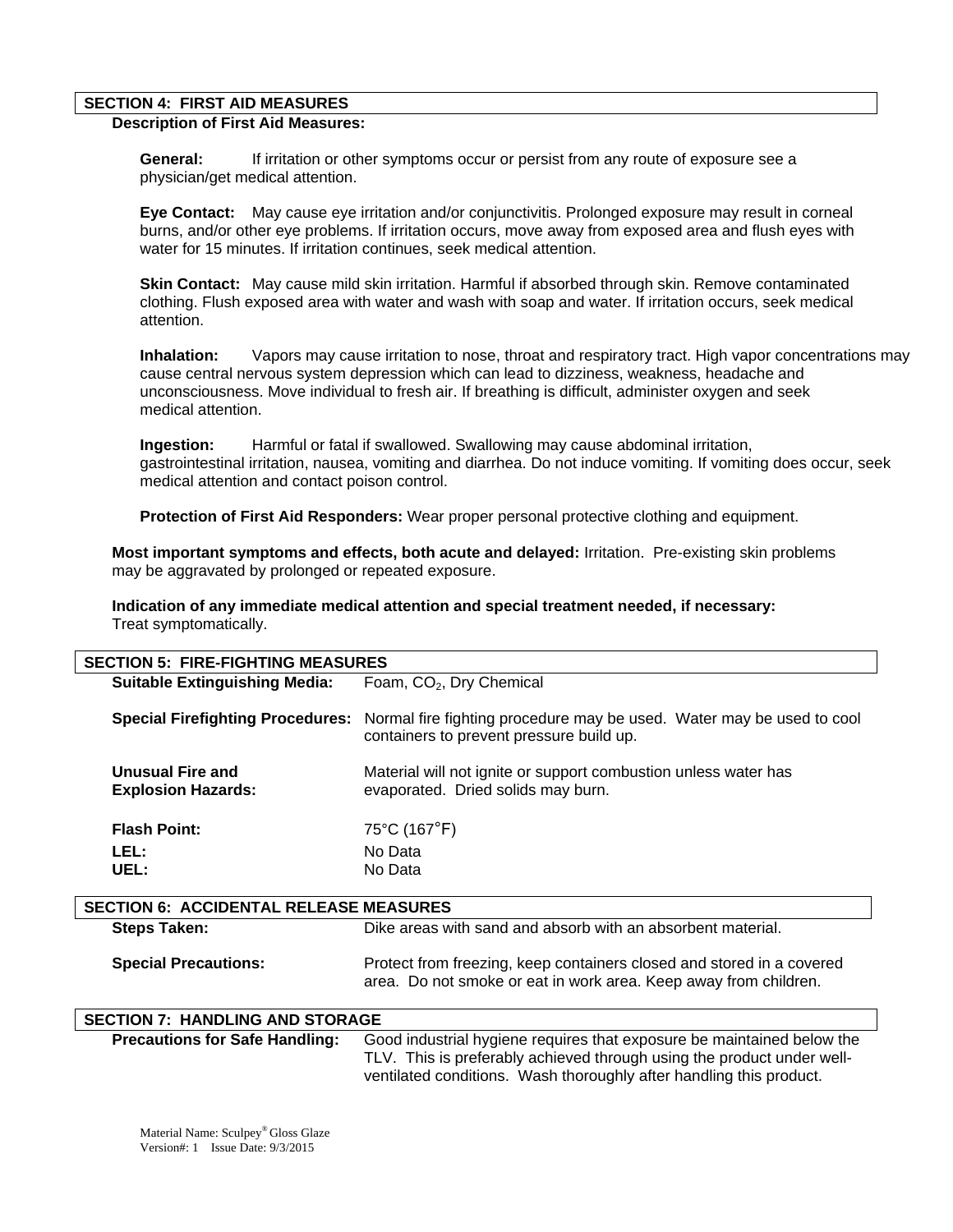Always wash up before eating, smoking or using the facilities. Avoid eye contact. Avoid repeated or prolonged skin contact. Avoid inhalation of fume or vapor. Avoid drinking, tasting, swallowing or ingesting this product. Wash contaminated clothing before reuse.

**Conditions for Safe Storage,** Keep container closed and from freezing when not in use. Store in Including and Compatibilities: original container away from incompatible materials. **Including and Container away from incompatible materials.** 

## **SECTION 8: EXPOSURE CONTROLS/PERSONAL PROTECTION**

| <b>Chemical Name / CAS No.</b>                       | <b>OSHA Exposure Limits</b>   | <b>ACGIH Exposure Limits</b> | <b>Other Exposure Limits</b>                                          |
|------------------------------------------------------|-------------------------------|------------------------------|-----------------------------------------------------------------------|
| Dipropylene glycol<br>monomethyl ether<br>34590-94-8 | 100 ppm TWA; 600 mg/m3<br>TWA | 150 ppm STEL: 100 ppm<br>TWA | NIOSH: 100 ppm TWA; 600<br>mg/m3 TWA; 150 ppm STEL;<br>900 mg/m3 STEL |

#### **Control Parameters:**

**Appropriate Engineering Controls:** Facilities that are storing or using these materials should have proper ventilation equipment, and proper eyewash and safety shower facilities. Provide sufficient mechanical ventilation to maintain exposure below TLV(s). Good ventilation should be used.

# **Individual Protection Measures, Such as Personal Protective Equipment Eye/Face Protection:** Chemical splash proof safety goggles in compliance with OSHA regulations. If splashing is possible, wear necessary pro protective clothing and boots. Follow hand and eye safety procedure. **Skin/Hand/Body Protection:** Wear chemical resistant gloves, neoprene, plastic coated, etc. **Respiratory Protection:** If engineering controls do not maintain airborne concentration below recommended exposure limits, a NIOSH/MSHA approved respirator must be worn. Avoid prolonged or repeated breathing of vapors. **General Hygiene Considerations:** Always observe good personal hygiene measures, such as washing after handling the material and before eating, drinking, and/or smoking.

## **SECTION 9: PHYSICAL AND CHEMICAL PROPERTIES**

| <b>Color: White Opaque</b>               | <b>Odor: No Data</b>                             |
|------------------------------------------|--------------------------------------------------|
| Appearance: Liquid                       | <b>Odor Threshold: No Data</b>                   |
| Vapor Density: No Data                   | pH: No data                                      |
| Specific Gravity: 1.02684                | <b>Melting Point: No Data</b>                    |
| Freezing Point: No Data                  | <b>Solubility: No Data</b>                       |
| Boiling Range: 100°C                     | Flash Point: 167°F, 75°C                         |
| <b>Evaporation Rate: No Data</b>         | Flammability: No Data                            |
| <b>Explosive Limits: 0%</b>              | Partition Coefficient (n-octanol/water): No Data |
| Autoignition Temperature: 270°C          | <b>Decomposition Temperature: No Data</b>        |
| Viscosity: No Data                       | VOC (Excl H2O & Exempt) lb/gal: 1.08             |
| VOC (Inc $H_2O$ & Exempt) lb/gal: $0.47$ |                                                  |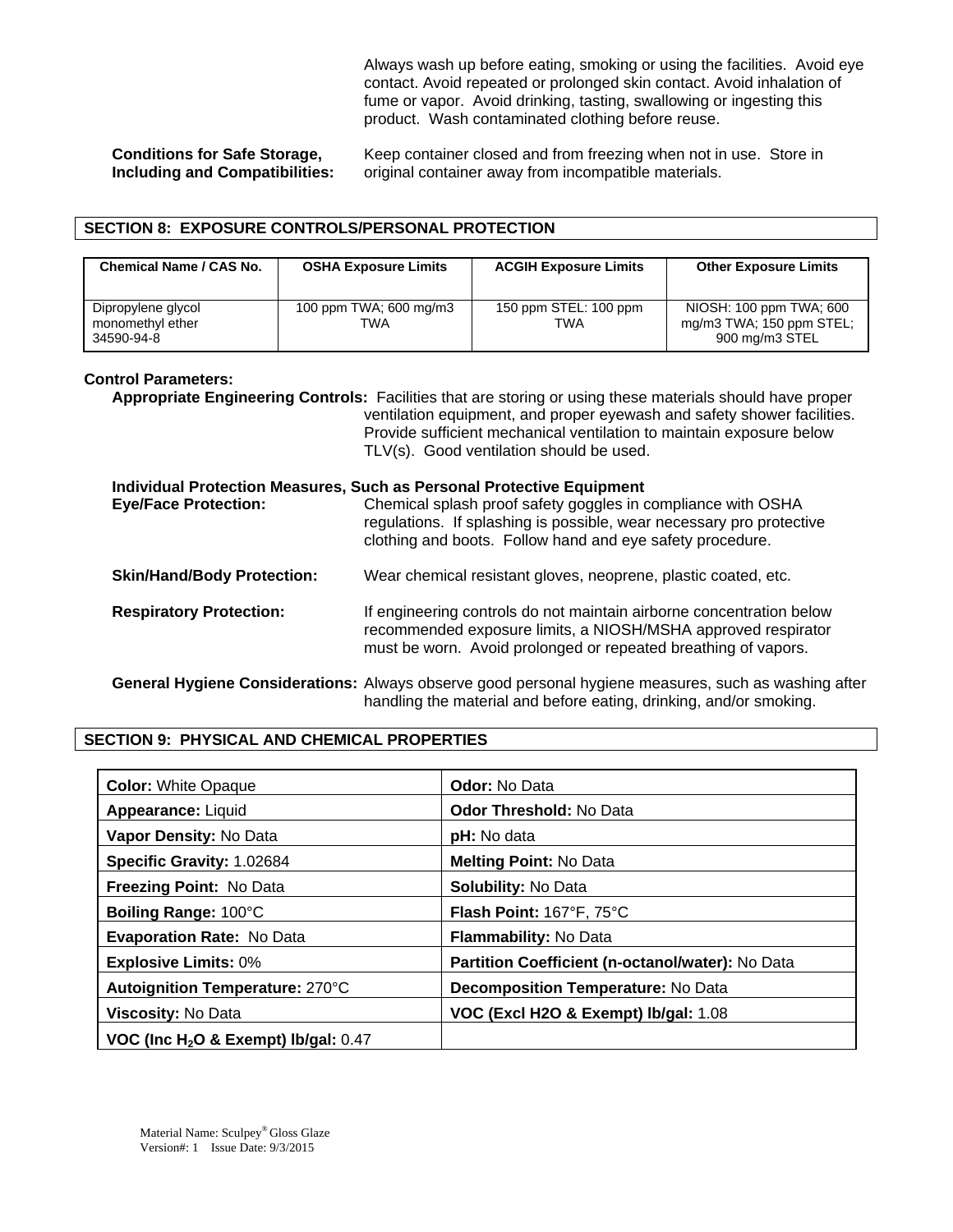| <b>SECTION 10: STABILITY AND REACTIVITY</b>        |                                                                                                                                            |  |
|----------------------------------------------------|--------------------------------------------------------------------------------------------------------------------------------------------|--|
| <b>Chemical Stability:</b>                         | Stable                                                                                                                                     |  |
| Incompatible Materials:                            | Avoid strong oxidizing agents, strong acids and bases.                                                                                     |  |
| <b>Hazardous Decomposition</b><br><b>Products:</b> | No data available.                                                                                                                         |  |
| <b>SECTION 11: TOXICOLOGICAL INFORMATION</b>       |                                                                                                                                            |  |
| <b>Emergency Overview:</b>                         | Harmful if inhaled or ingested. May cause eye and skin irritation. If<br>expose for long periods, may cause dizziness, headache or nausea. |  |
| <b>Conditions Aggravated:</b>                      | Pre-existing eye, skin, heart and blood disorders may be aggravated by<br>exposure to production.                                          |  |
| <b>Mixture Toxicity</b>                            |                                                                                                                                            |  |
| <b>Routes of Entry:</b>                            | Ingestion, inhalation, skin absorption, skin contact, eye absorption and<br>eye contact.                                                   |  |
| <b>Target Organs:</b>                              | Damage may be cause to blood, central nervous system, eyes, heart,<br>kidneys, liver, skin, and upper respiratory tract.                   |  |
| Carcinogenicity:                                   | None                                                                                                                                       |  |

#### **SECTION 12: ECOLOGICAL INFORMATION**

**Ecotoxicity:** No data available.

**Persistence and Degradability:** No data is available on the degradability of this product.

**Bioaccumulative Potential Mobility in Soil:** No data available.

**Other Adverse Effects:** No data available.

## **SECTION 13: DISPOSAL CONSIDERATIONS**

**Disposal Instructions:** Collect and reclaim or dispose in sealed container. Do not allow this material to drain into sewers/water supplies. Do not contaminate ponds or waterways with product. Dispose of contents/container in accordance with local/regional/national/international regulations.

**Local Disposal Regulations:** Dispose in accordance with all applicable regulations.

**Waste from Residues/Unused Products:** Dispose in accordance with all applicable regulations.

**Contaminated Packaging:** Dispose in accordance with all applicable regulations.

| <b>SECTION 14: TRANSPORT INFORMATION</b> |                                               |
|------------------------------------------|-----------------------------------------------|
| <b>UN Number: N/A</b>                    | <b>UN Proper Shipping Name: Not Regulated</b> |

## **Transport Hazard Class(es):**

**US DOT (49 CFR 172.101):** Not regulated as a dangerous good. **IMDG Code (ocean) Hazard Class: N/A <b>ICAO/IATA (air) Hazard Class: N/A Europe ADR/RID Hazard Class: N/A A "N/A" listing for the hazard class indicates the product is not regulated for transport by that regulation.**